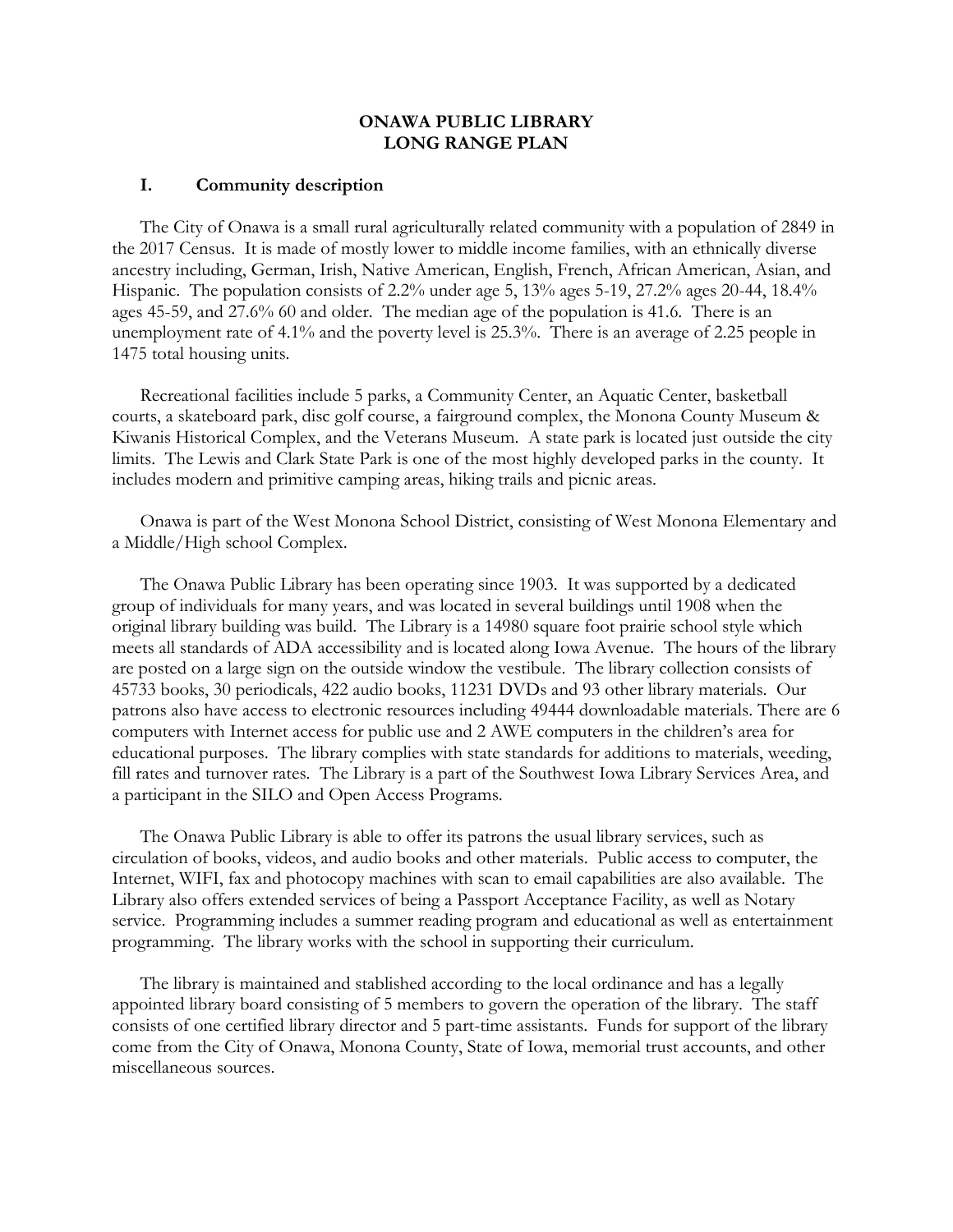Area residents will have access to essential library services, delivered in an efficient and effective manner.

### **II. Assessment of Needs**

In keeping with the mission of the Onawa Public Library that states:

The Onawa Public Library provides the residents of Onawa and the surrounding area with access to books and library materials and to other resources, programs and services to meet their informational, educational, cultural and recreational needs. The library promotes reading and the use of library materials, and provides support for community, cultural and historical activities. Through its staff, Board and services, the library builds knowledge, understanding and

appreciation of libraries and library materials in those it serves.

The library Board and Staff have set certain goals and objectives to exemplify this mission in our daily operation.

We sought to determine the needs of community by means of a survey and a focus group. The group met at the library and after a SWOT assessment guided by the input of all the members of the group. With this SWOT Analysis of our community the following 4 areas were deemed the optimal services areas that our community would like addressed.

These areas are 1.) Create young readers: Emergent literacy 2.) Be informed citizens: local, national and world affairs. 3.) Connect to the online world: Public Internet access. 4.) Express creativity: Create and share content.

Goals and Objectives FY 2020 - 2025

# **Goal 1:Create young readers: Emergent literacy**

#### **Young patrons will have programming opportunities that promote literacy.**  Objective:

- Increase participation levels of the Summer Reading Program by  $2\%$  each year to ensure that our children are exposed to the necessity of reading and the joy of learning and reading for pleasure.
- Revival of our Pre-school Story time to promote reading together as a family to foster the love of reading at an early age. We will hopefully increase numbers in attendance by 2% in the first three years, then 1% each year in 2023 thru 2025.
- We will partner with our local associations or other libraries when they have programming designed that supports the importance of reading to children by parents and caregivers.
- To help our younger readers we will work to expand our "Early/Easy Reader section and divide it into 3 sections: 1, 2, 3 for the different skill levels of reading so that a child is not discouraged by a difficult read. (FY 2020, 2022)